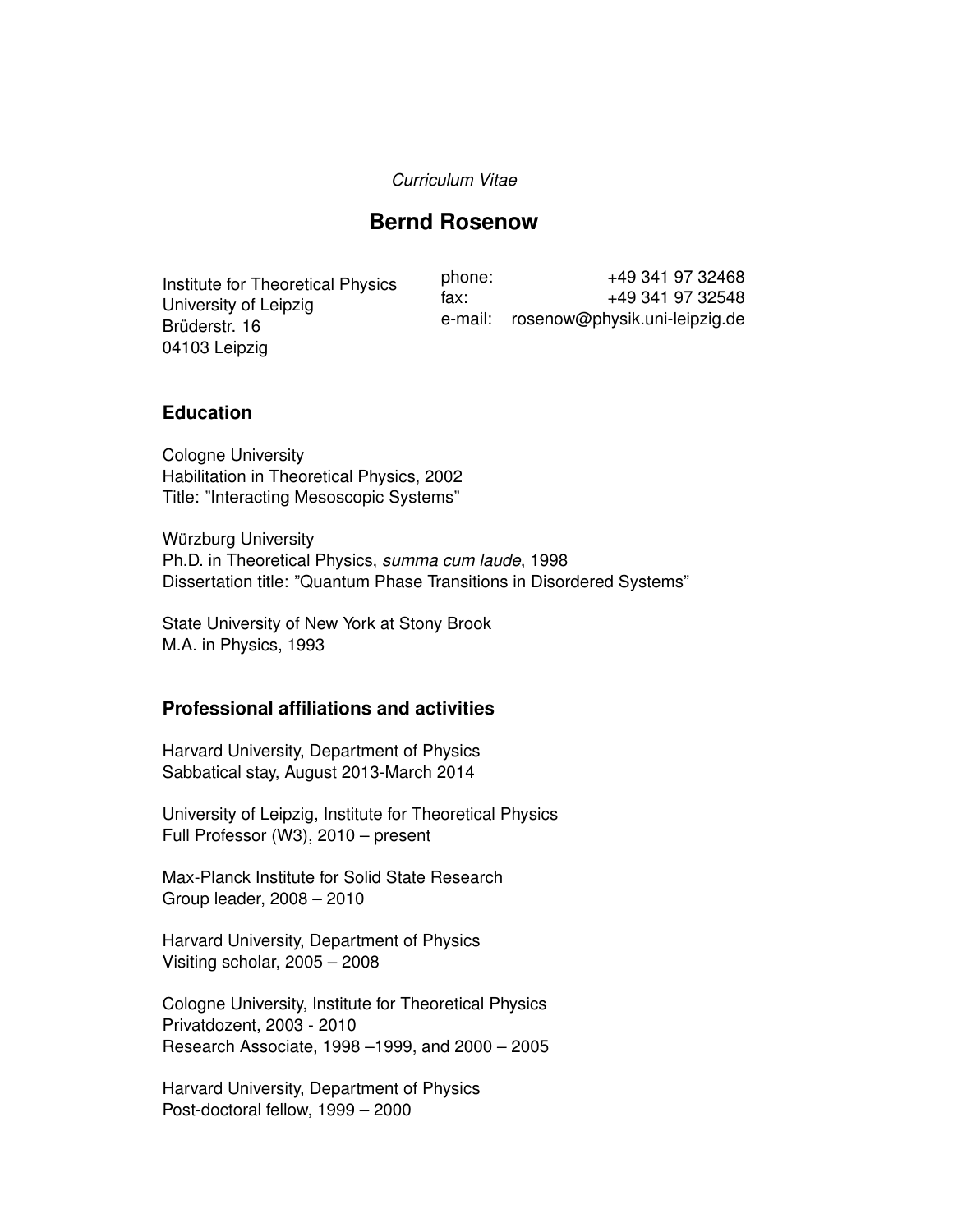Max-Planck Institute of Nuclear Physics, Heidelberg Post-doctoral fellow, 1997–1998

### **Awards and Grants**

German Research Council, SFB 762, PI in project B6 *Spin-dependent Tunneling in Oxidic Heterostructures*, 2016-2019

German Research Council, Grant Ro2247/8-1 *Engineering the coherency of fractional and non-abelian electronic interferometers*, 2014-2017

German Research Council, Grant Ro 2247/7-1 *Phase Relaxation and Counterflow Dissipation in Bilayer Quantum Hall Systems*, 2013/14

Federal Ministry of Research, Grant 01BM0900 *Untersuchungen zum topologischen Quanten-Computing (TQC)*, 2009-2013

Heisenberg Fellowship, German Research Council, 2005-2008 and 2008-2010 German Research Council, *Disorder and quantum fluctuation in effective field theories of highly correlated materials*, project D4 in SFB 608 together with T. Nattermann

German Research Council, "Reduced Dimensionality, Disorder, and Interactions", Grant Ro 2247/1-1, 1999-2000

"Röntgenpreis der Fakultät für Physik", Universität Würzburg, 2000 "Unterfrankische Gedenkjahrsstiftung" Dissertation Award, 2000 ¨ German National Academic Foundation, Dissertation Scholarship, 1995-1997 German National Academic Foundation, Scholarship, 1992-1994 Bavarian Government, Scholarship for Highly Gifted Students, 1988-1994

### **Conference Organization**

Minisymposium *Unconventional Superconductivity*, University of Leipzig, September 30 - October 1, 2015, supported by graduate school BuildMoNa

Conference on *Non-equilibrium Dynamics of Low-Dimensional Electronic Systems*, University of Leipzig, January 12-15, 2015. More than 50 international participants, supported by ICAM. Co-organized with Yuval Gefen and Natan Andrei.

Minisymposium *Quantum Coherence in Nanostructures*, University of Leipzig, October 4-5, 2012, supported by graduate school BuildMoNa

## **Invited Talks at International Conferences**

Workshop *Majorana 2016*, Schloss Waldthausen, February 2016.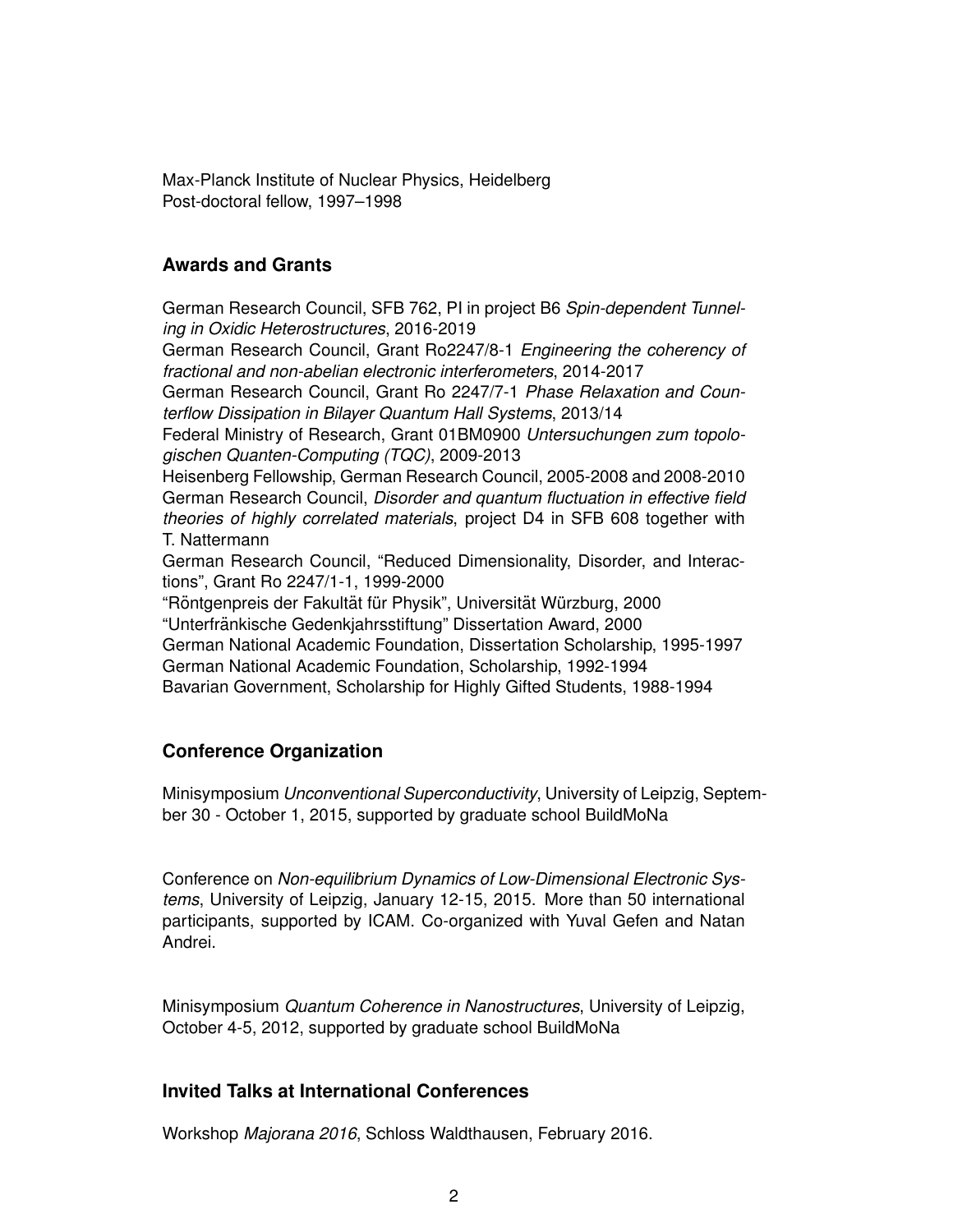Winter School *Topological Quantum Matter*, Harish-Chandra Research Institute at Allahabad, February 2015.

Workshop *Topological Phenomena in Low-Dimensional Quantum Systems*, University of Oslo, December 2014.

Workshop *Topology and Entanglement in Correlated Quantum Systems*, Max-Planck Institute for Complex Systems Dresden, July 2014.

Conference Emergent Phenomena in Quantum Hall Systems 5, Weizmann Institute of Science, July 2014.

Workshop *Topological matter, Superconductivity and Majorana*, Institute for Advanced Study, Hong Kong university, January 2014.

Workshop *Disorder, Dynamics, Frustration and Topology in Quantum Condensed Matter*, Aspen Center for Physics, June 2013.

Workshop *Workshop on Interferometry and Interactions in Non-Equilibrium Meso- andNanoSystems*, ICTP Trieste, April 2013.

Workshop *The Science of Nanostructures: New Frontiers in the Physics of Quantum Dots*, Chernogolovka, September 2012.

Workshop *Quantum Transport in Correlated Systems*, KIAS Soul, August 2012. Conference *Quantum Matter from the Nano- to the Macroscale*, Max-Planck Institute for Complex Systems Dresden, July 2012.

Workshop *Advanced Working Group on p-wave states of matter and the related quest for non-Abelian quasiparticles*, Royal Holloway, University of London, March 2012.

Workshop *Quantum Information and Condensed Matter Physics*, NUI Maynooth, September 2011.

Workshop on *Low Dimensional Topological Matter*, Aspen Center for Physics, July 2010.

Conference *Correlated Phenomena in Low-Dimensional Systems*, Max-Planck Institute for Complex Systems Dresden, July 2010.

Conference *50 years of the Aharonov-Bohm Effect*, Tel Aviv University, October 2009.

Dutch national condensed matter gathering in Twente, October 2008.

Microsoft Project Q meeting, University of California at Santa Barbara, June 2008.

APS March Meeting New Orleans, Invited Talk, March 2008.

Conference on *Disorder, Fluctuations, and Universality*, Cologne University, January 2008.

Microsoft Project Q meeting, University of California at Santa Barbara, June 2007.

Workshop *Spin and Charge Flow in Nanostructures*, Centre for Advanced Study of the Norwegian Academy of Science and Letters, May 2007.

DPG Summer School on Dynamics of Socio-Economic Systems: A Physics Perspective, Lecture Series, Physikzentrum Bad Honnef, September 2005

Third Nikkei Econophysics Symposium, Tokyo, November 2004

Workshop on Volatility of financial markets, Lorentz Center, Leyden University, October 2004.

First International Winter School on Physics of Socio-Economic Systems, Lecture Series, University of Konstanz, February 2004.